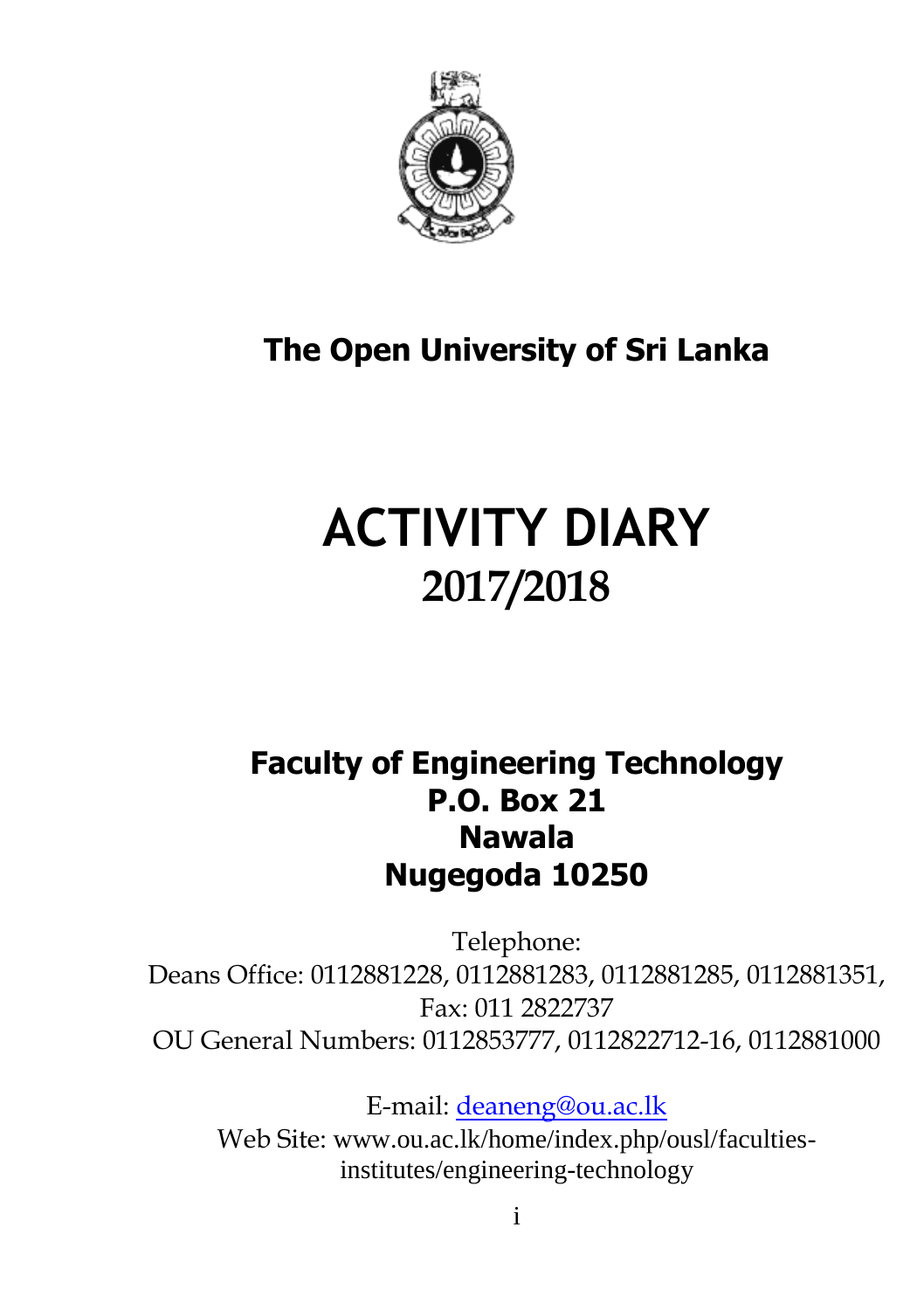### **Personal Memoranda**

#### **OUSL Information**

The information given in this Diary is up-to date at the time of printing. Any changes made to the schedule in the course of activities will be notified.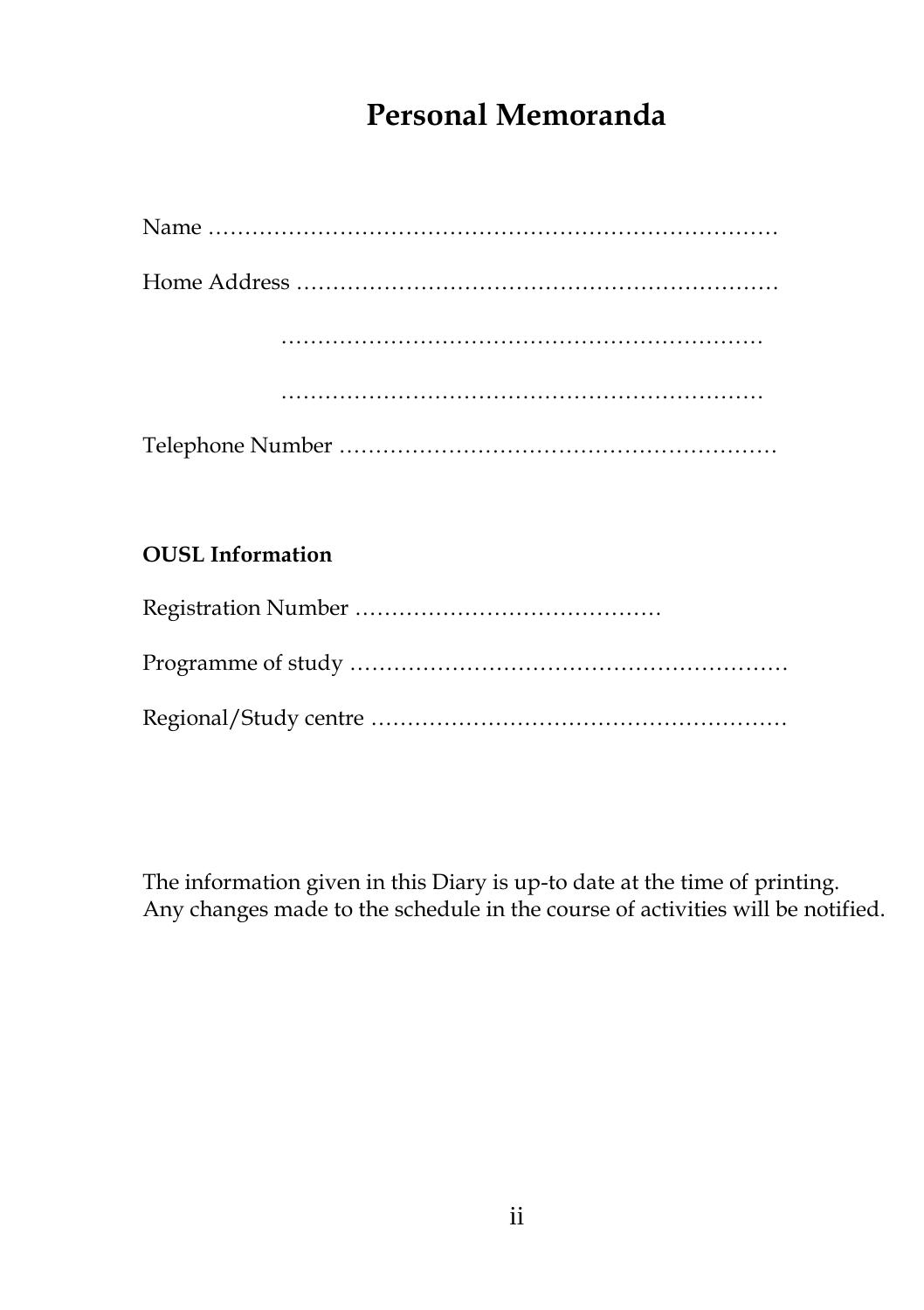### **Special Note:**

#### **CAT and Final Exam Dates**

- The scheduled dates and times for CA Tests and Final Exams given in this diary may change
- Remember to check the Timetable when you receive the Admission Form

### **ABBREVIATIONS-** to be read with course information

#### **Venue: Regional Centres:**

|           | $CL$   Colombo           |           | <b>Jaffna</b> |
|-----------|--------------------------|-----------|---------------|
| KN        | Kandy                    | AN        | Anuradhapura  |
|           | $\overline{MT}$   Matara | <b>BT</b> | Batticaloa    |
| <b>KR</b> | Kurunegala               | <b>BD</b> | Badulla       |

#### **Venue: Study Centres:**

| AM                     | Ambalangoda  | AP        | Ampare            |
|------------------------|--------------|-----------|-------------------|
| <b>BB</b>              | Bandarawela  | <b>BM</b> | Buttala/Monragala |
| GL                     | Galle        | <b>GM</b> | Gampaha           |
| HT                     | Hatton       | <b>KG</b> | Kegalle           |
| KL                     | Kuliyapitiya | <b>PL</b> | Polonnaruwa       |
| $\overline{\text{KT}}$ | Kalutara     | <b>TR</b> | Trincomalee       |
| RT                     | Ratnapura    | KI        | Killinochchi      |
| <b>VV</b>              | Vavuniya     | MU        | Mulativ           |
| PU                     | Puttalam     | HM        | Ambalantota       |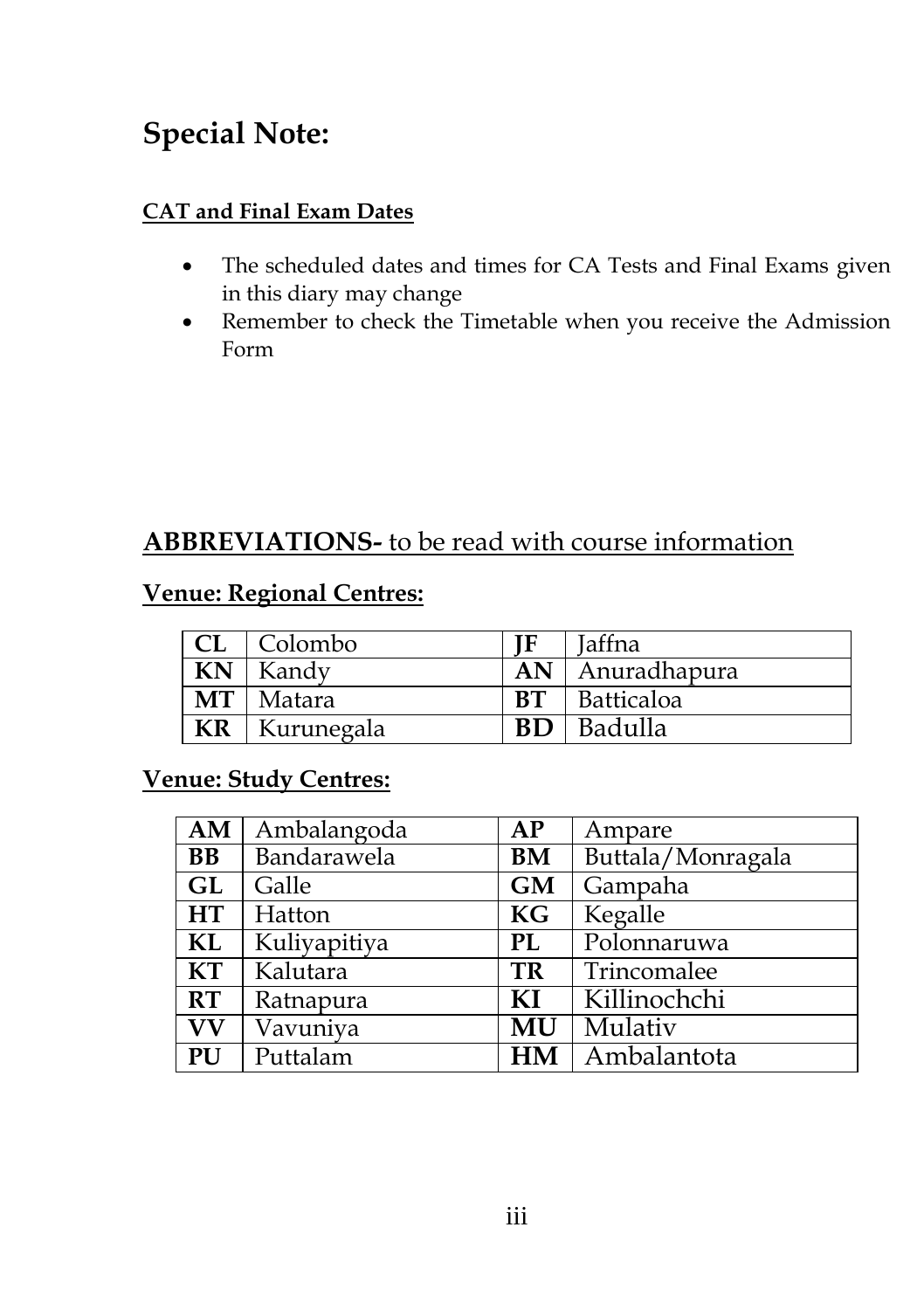### **Abbreviation for centre grouping: (Also see table for clarity)**

| RC              | All 8 Regional Centres listed above<br>(Note that CAT and FE will be held at all Regional Centres)             |
|-----------------|----------------------------------------------------------------------------------------------------------------|
| R1              | Colombo, Kandy, Matara and Jaffna Regional centres only                                                        |
| R <sub>2</sub>  | Colombo, Kandy, Matara, Jaffna, and Batticaloa Regional<br>centres only                                        |
| R <sub>3</sub>  | Colombo, Kandy, Matara, Jaffna, Batticaloa and<br>Anuradhapura Regional centres only                           |
| R4              | Colombo, Kandy and Matara Regional centres only                                                                |
| RS1             | All Regional Centres (except Badulla), Ambalangoda,<br>Gampaha and Rathnapura study centres                    |
| RS <sub>8</sub> | All Regional Centres and<br>RT, BB, GM, AM, GL, KG, AP, PL, BM, VV, PU, KT, TR, KI,<br><b>HM</b> Study centres |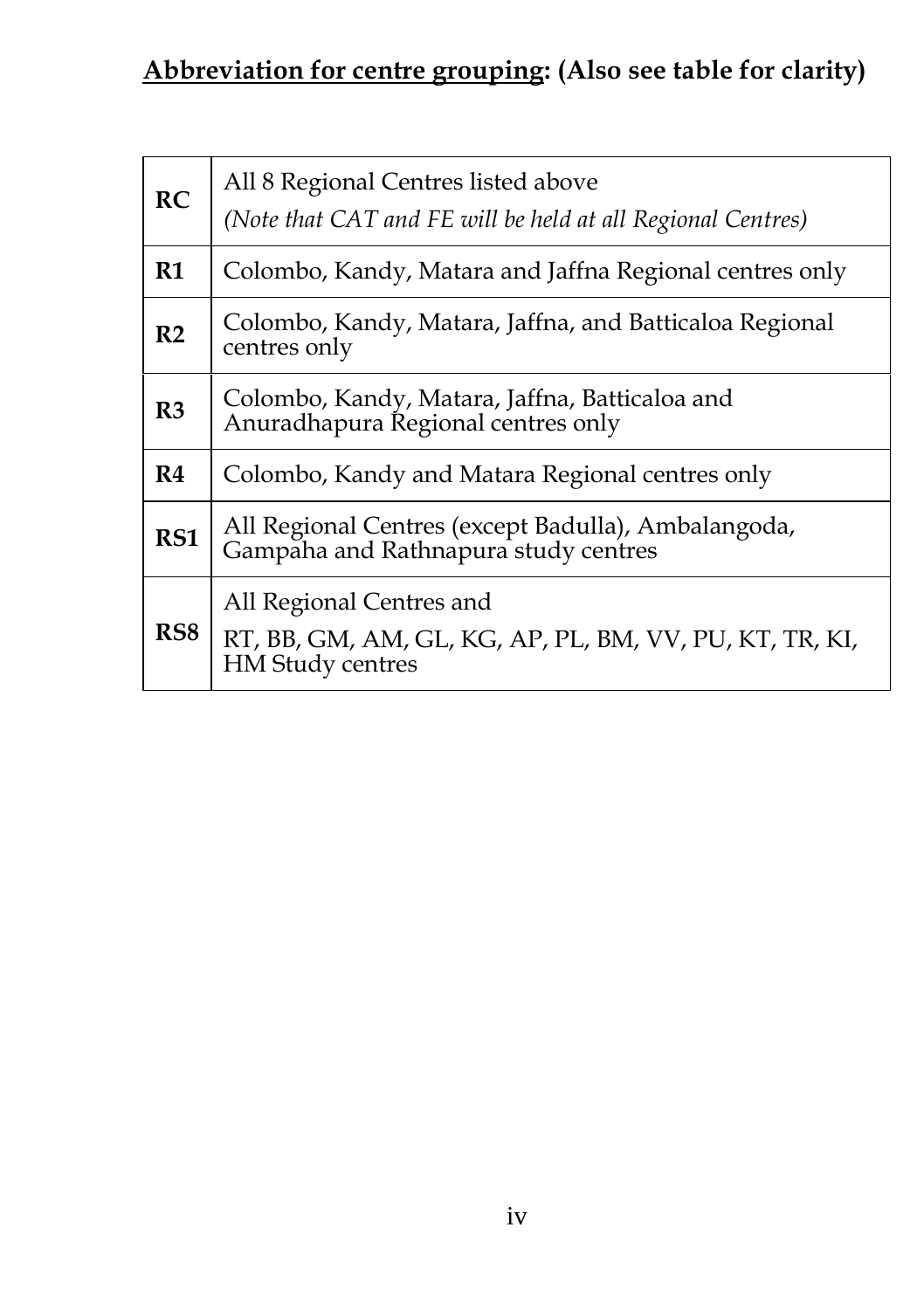#### **Table below indicates the Regional centres and the Study centres scheduled under the abbreviations given in the activity diary**

| Abbreviations<br>$\rightarrow$ | RC | R1                      | R2 | R3 | R <sub>4</sub> | RS1       | RS8                          |
|--------------------------------|----|-------------------------|----|----|----------------|-----------|------------------------------|
| Regional<br>centre             |    |                         |    |    |                |           |                              |
| CL                             | √  | N                       | √  | √  | √              | V         | ٦                            |
| <b>KN</b>                      | N  | $\overline{\mathbf{v}}$ | √  | N  | √              | N         | $\overline{\mathbf{v}}$      |
| MT                             | N  | N                       | √  | ٦  | √              | Ń         | Ń                            |
| JF                             | N  | ٦                       | √  | ٦  |                | N         | Ń                            |
| AN                             | Ń  |                         |    | Ń  |                | Ń         | $\overline{\mathbf{v}}$      |
| BT                             | ٦  |                         | √  | Ñ  |                | ٦         | $\overline{\mathsf{v}}$      |
| KR                             | N  |                         |    |    |                | $\sqrt{}$ | $\overline{\sqrt{ }}$        |
| <b>BD</b>                      | Ń  |                         |    |    |                |           | $\overline{\mathbf{v}}$      |
| <b>Study centre</b>            |    |                         |    |    |                |           |                              |
| AM                             |    |                         |    |    |                | √         | N                            |
| <b>BB</b>                      |    |                         |    |    |                |           | ٦<br>ż                       |
| GL                             |    |                         |    |    |                |           |                              |
| <b>HT</b>                      |    |                         |    |    |                |           |                              |
| KL                             |    |                         |    |    |                |           |                              |
| KT                             |    |                         |    |    |                |           | N                            |
| RT                             |    |                         |    |    |                | $\sqrt{}$ | Ń                            |
| $\overline{\text{VV}}$         |    |                         |    |    |                |           | $\overline{\mathbf{v}}$      |
| AP                             |    |                         |    |    |                |           | Ń                            |
| <b>BM</b>                      |    |                         |    |    |                |           | Ń                            |
| GM                             |    |                         |    |    |                | $\sqrt{}$ | $\overline{\mathbf{v}}$<br>Ñ |
| $\overline{\text{KG}}$         |    |                         |    |    |                |           |                              |
| $\overline{\text{MU}}$         |    |                         |    |    |                |           |                              |
| <b>PL</b>                      |    |                         |    |    |                |           | ٦                            |
| $\overline{\text{TR}}$         |    |                         |    |    |                |           | $\overline{\mathbf{v}}$      |
| $\overline{PU}$                |    |                         |    |    |                |           | $\overline{\mathbf{v}}$      |
| $\overline{K}$                 |    |                         |    |    |                |           | $\overline{\mathsf{v}}$      |
| HM                             |    |                         |    |    |                |           | $\overline{\mathbf{v}}$      |

**All activities in Regional/Study centres will be conducted as per activity diary, ONLY if sufficient student numbers are registered in those centres.**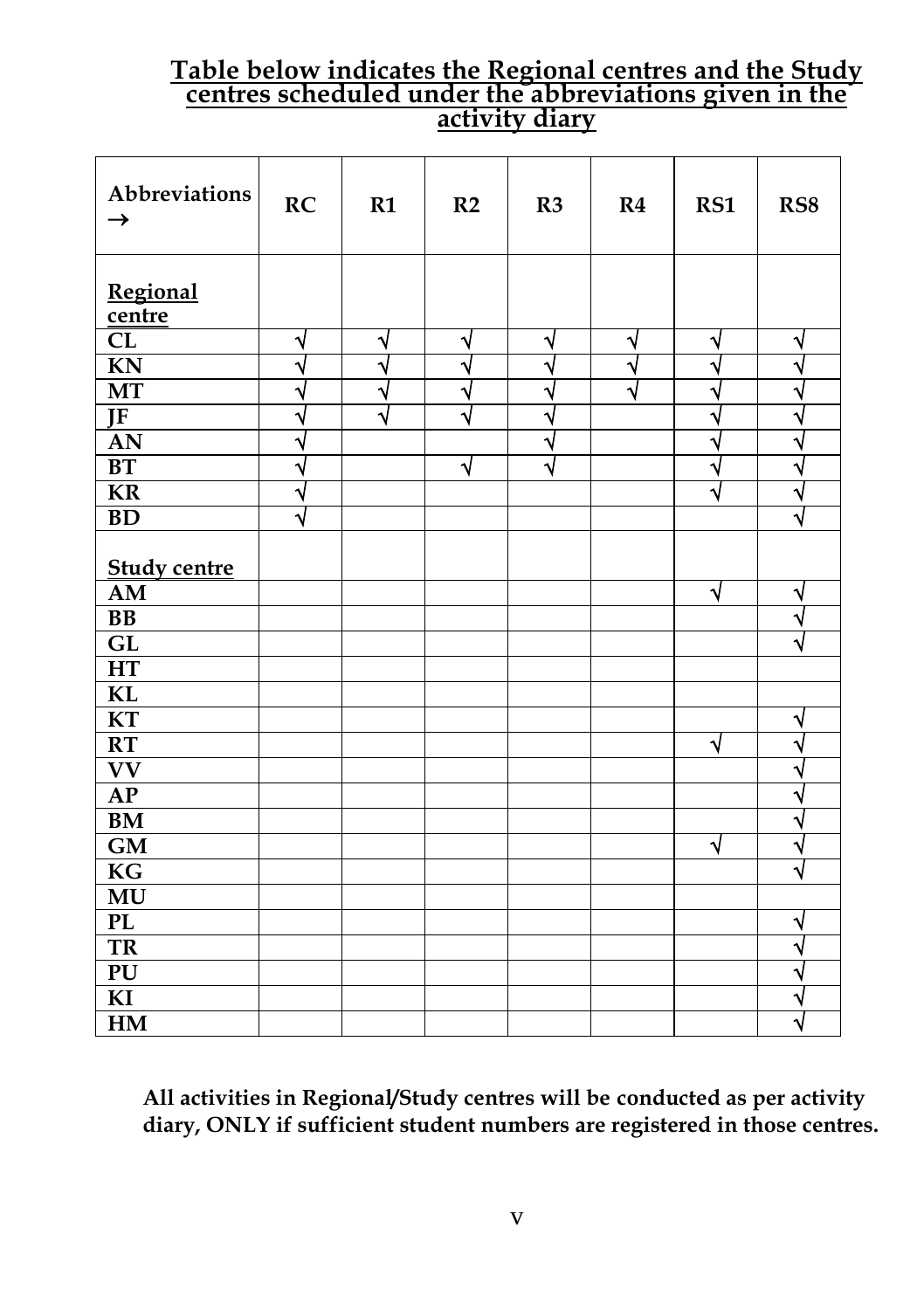#### **Abbreviations given in the Activity Schedule and in the Eligibility Criteria:**

| Code        | Description                                                                               |
|-------------|-------------------------------------------------------------------------------------------|
| <b>BT</b>   | <b>Basic Training</b>                                                                     |
| BTB         | <b>Basic Training Begins</b>                                                              |
| <b>BTE</b>  | <b>Basic Training Evaluation</b><br>Continuous Assessment Test (Dates & Times may change) |
| CAT         | BCAT - Best CAT<br>SBCAT - Second Best CAT                                                |
| <b>CATO</b> | Continuous Assessment Test (OBT - Open Book Test)                                         |
| CRE         | Class Room Exercise                                                                       |
| <b>CS</b>   | Case Study                                                                                |
| CSR         | Case Study Report Due                                                                     |
| DC          | Design Class                                                                              |
| DΡ          | Draft Proposal Due                                                                        |
| DPP         | Proposal Presentation                                                                     |
| <b>DPR</b>  | Design Project Report Due                                                                 |
| DS          | Day School                                                                                |
| <b>DWDH</b> | Discussion with Dean & Head                                                               |
| <b>DWHS</b> | Discussion with Head & Staff                                                              |
| <b>FDR</b>  | <b>Final Draft Report Due</b>                                                             |
| FF.         | Final Examination (Dates & Times may change)                                              |
| FEO         | Final Examination (OBT) (Dates & Times may change)                                        |
| FEP         | Final Examination Paper (Dates & Times may change)                                        |
| FMCQ        | Final Examination Paper - MCQ                                                             |
| FP          | <b>Final Project</b>                                                                      |
| FPR         | Final Proposal Due                                                                        |
| FPRE        | <b>Final Presentation</b>                                                                 |
| <b>FPS</b>  | Finalizing Proposal with the Supervisor                                                   |
| FR          | Field Report                                                                              |
| FRD         | Final Report Due                                                                          |
| FV          | Factory / Field Visit                                                                     |
| FVR         | Factory / Field Visit Report Due                                                          |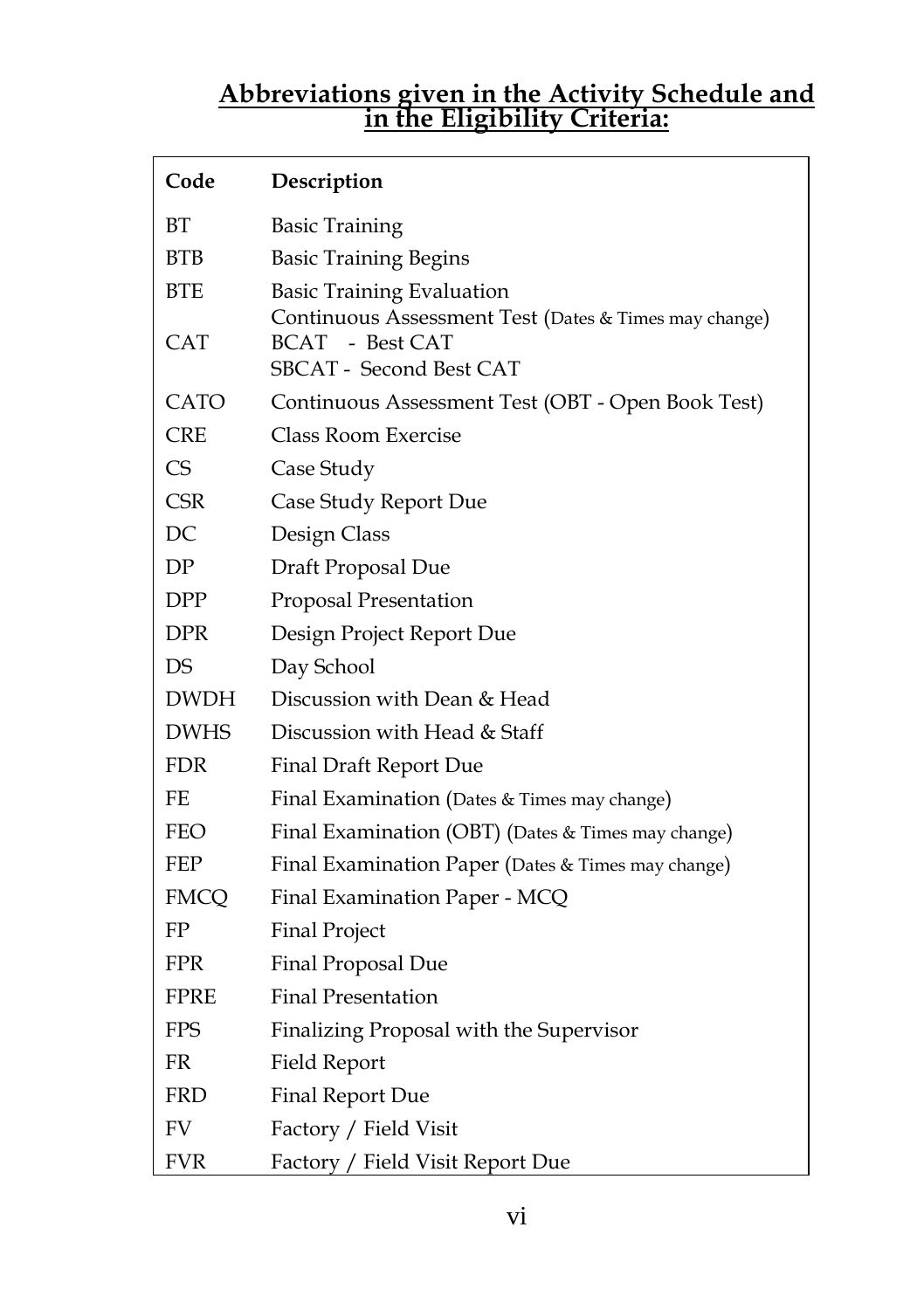| FW         | Field Work                                                                                                 |
|------------|------------------------------------------------------------------------------------------------------------|
| FWR        | Field Work Report Due                                                                                      |
| <b>HA</b>  | Home Assignment                                                                                            |
| IS         | <b>Introductory Session</b>                                                                                |
| LAB        | Lab                                                                                                        |
| LABR       | Lab Report                                                                                                 |
| LE         | Lab Evaluation                                                                                             |
| МP         | Mini Project<br>BMP - Best MP<br>SBMP - Second Best MP<br>TBMP - Third Best MP                             |
| MPE        | Mini Project Evaluation                                                                                    |
| MPI        | Mini Project Introduction                                                                                  |
| MPR        | Mini Project Report                                                                                        |
| NBT        | Continuous Assessment Test (NBT - No Book Test)                                                            |
| OBT        | Continues Assessment Test (OBT)                                                                            |
| <b>PA</b>  | <b>Practical Assessment</b>                                                                                |
| PD         | Project Diary                                                                                              |
| PM         | <b>Practical Marks</b>                                                                                     |
| PP         | Progress Presentation                                                                                      |
| <b>PR</b>  | Progress Report Due                                                                                        |
| <b>PRE</b> | Presentation                                                                                               |
| PRR        | <b>Practical Report</b>                                                                                    |
| PT         | <b>Practical Test</b>                                                                                      |
| RT         | <b>Revision Test</b>                                                                                       |
| SС         | Survey Camp                                                                                                |
| <b>SCR</b> | <b>Survey Camp Report Due</b>                                                                              |
| TC         | <b>Tutor Clinic</b>                                                                                        |
| <b>TMA</b> | <b>Tutor Marked Assignment Due</b><br>BTMA - Best TMA<br>SBTMA - Second Best TMA<br>TBTMA - Third Best TMA |
| VV         | Viva Voce                                                                                                  |
| <b>VWE</b> | Viva & Written Examination                                                                                 |
| WΑ         | <b>Workshop Assessment</b>                                                                                 |
| WS         | Workshop                                                                                                   |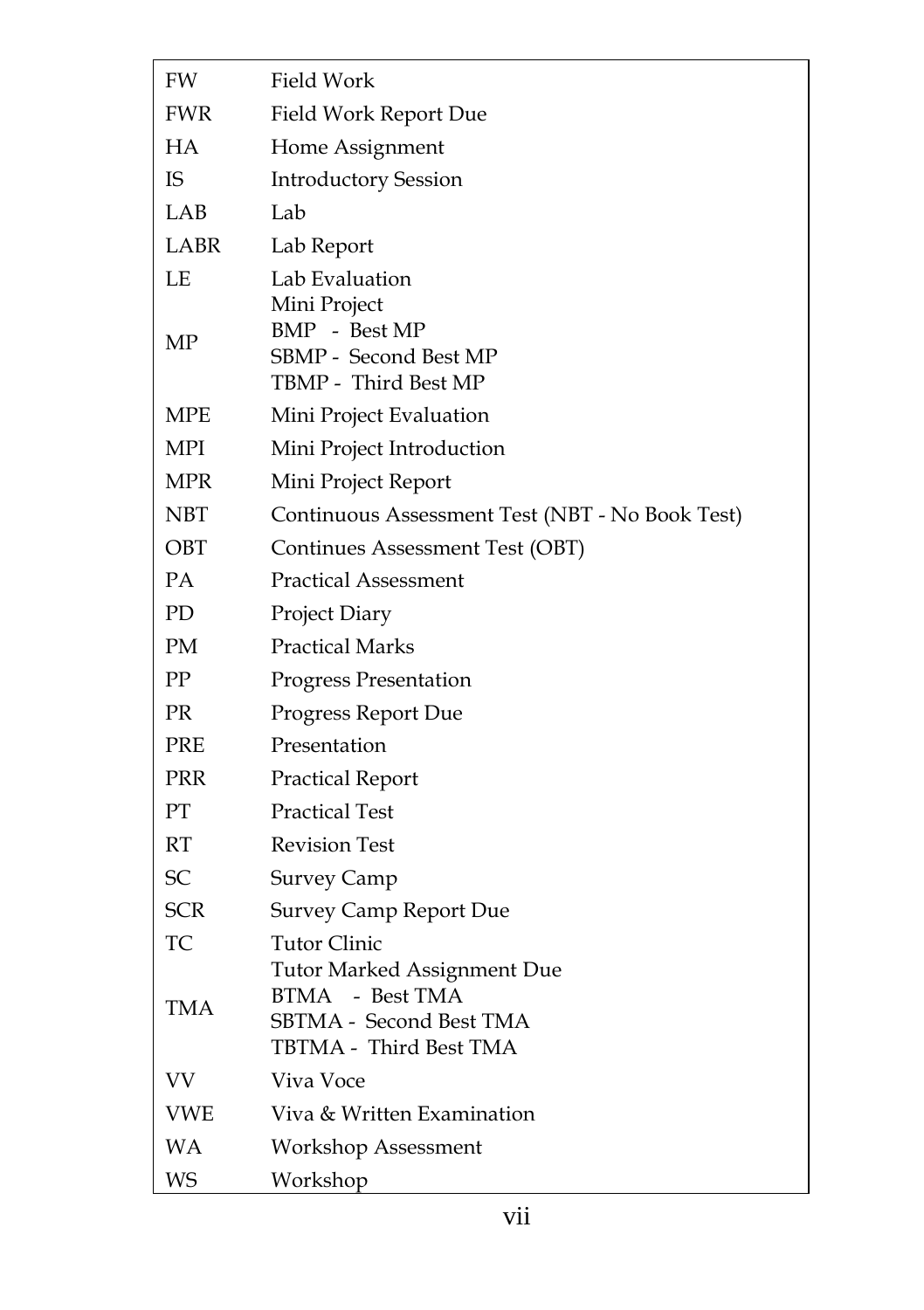### **Important Telephone Numbers and Addresses**

#### **Faculty of Engineering Technology Deans Office**

Telephone: 0112881228, 0112881283, 0112881285, 0112881351, 0112881000 Fax: 011 2822737 E-mail: [deaneng@ou.ac.lk,](mailto:deaneng@ou.ac.lk) Web Site: [www.ou.ac.lk](http://www.ou.ac.lk/)

| Dean                 | Dr. KAC Udayakumar | 011 2881228 |
|----------------------|--------------------|-------------|
|                      |                    | 011 2881000 |
| Haade of Danartmante |                    |             |

#### **Heads of Departments**

| Agricultural and Plant. Eng.                      | Dr. NS Weerakkody     | 011 2881396  |
|---------------------------------------------------|-----------------------|--------------|
| Civil Engineering                                 | Mr. MNC Samarawikrama | 011 2881 248 |
| Electrical and Computer Eng. Dr. KGHUW Rathnayake |                       | 011 2881481  |
| Mathematics and Phil. of Eng. Mr. CPS Pathirana   |                       | 011 2881484  |
| Mechanical Engineering                            | Dr. DHRJ Wimalasiri   | 011 2881379  |
| Textile and Apparel Tech.                         | Dr. CN Herath         | 011 2881065  |

#### **Academic and Student Counsellors**

#### **Chief Student Counsellor**

| Dr. S Thrikawala | Agricultural and Plant. Eng. | 011 2881315 |
|------------------|------------------------------|-------------|
|                  |                              |             |

#### **Department Student Counsellors**

| Mr. LSA Perera                          | Textile and Apparel Tech.     | 011 2881310  |
|-----------------------------------------|-------------------------------|--------------|
| Ms. HMUN Herath                         | Agricultural and Plant. Eng.  | 011 2881315  |
| Mr. MNC Samarawikrama Civil Engineering |                               | 011 2881248  |
| Mr. DN Balasooriya                      | Electrical and Computer Eng.  | 011 2881272  |
| Mr. HSL Perera                          | Mechanical Engineering        | 011 2881 265 |
| Mr. CPS Pathirana                       | Mathematics and Phil. of Eng. | 011 2881108  |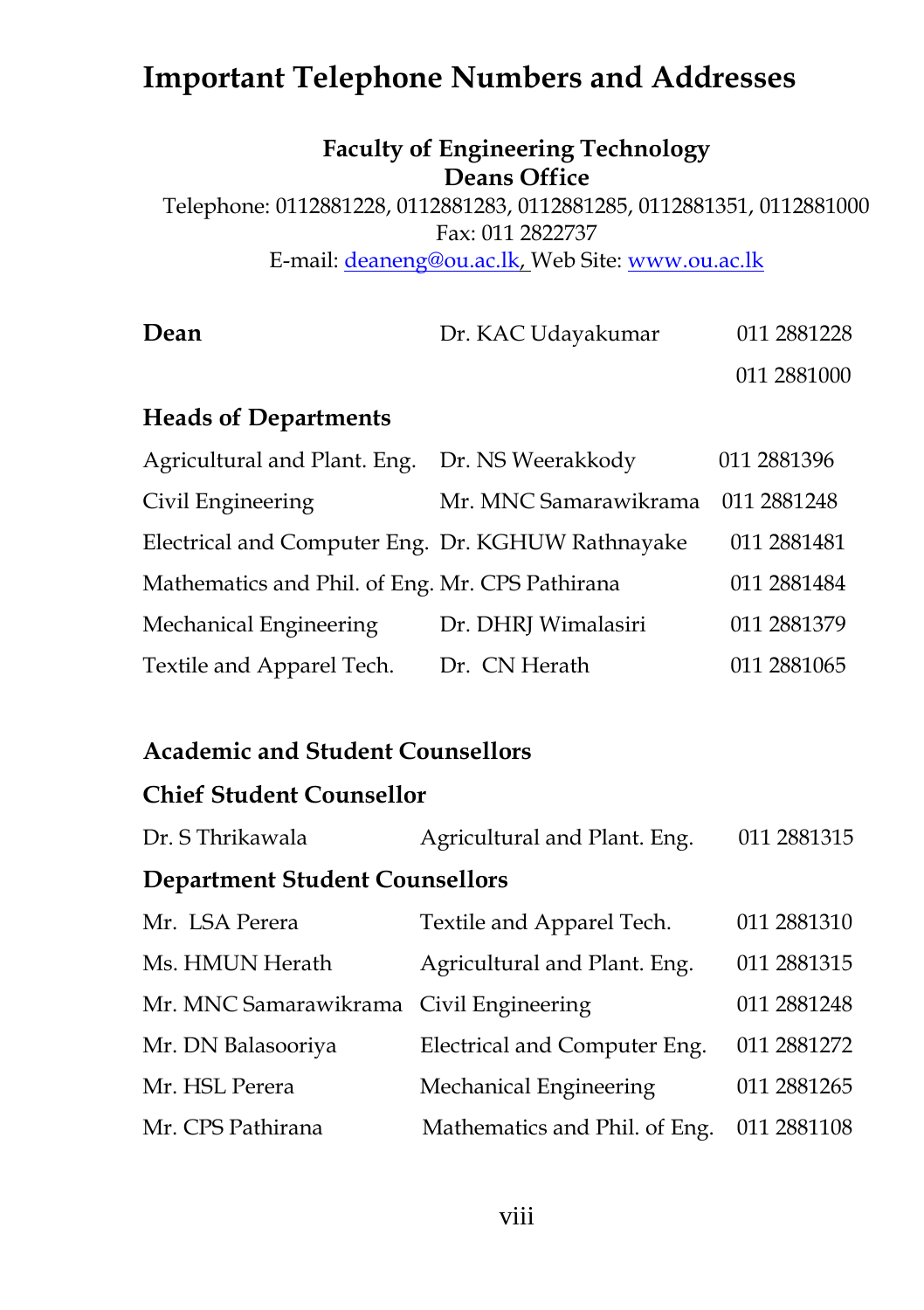| <b>Assistant Registrar</b> | Mr. EAD Sampath Udayanga | 011 2881283 |
|----------------------------|--------------------------|-------------|
| <b>Training Engineer</b>   | Mr. IMNP Illangakoon     | 011 2881223 |

### **Regional Centres**

|                          | Tel. no.       | <b>OU RC Address</b>                |
|--------------------------|----------------|-------------------------------------|
| Colombo                  | 011-2853930    | Nawala, Nugegoda                    |
| Kandy                    | 081-2494495-97 | Polgolla, Kandy                     |
| Matara                   | 041-2222943    | Nupe, Matara                        |
| Jaffna                   | 021-2223374    | Browns Rd, Kokuvil, Jaffna          |
| Anuradhapura 025-2222871 |                | Jayanthi Mawatha, Anuradhapura      |
| Batticaloa               | 065-2222264    | No. 23, New Rd, Batticaloa          |
| Kurunegala               | 037-2223473    | Negombo Rd, Malkaduwawa, Kurunegala |
| Badulla                  | 055-3012151    | No. 18/1, Bandaranayaka Mw, Badulla |
|                          |                |                                     |

#### **Study Centres**

|              | Tel. no.    | <b>OU SC Address</b>                    |
|--------------|-------------|-----------------------------------------|
| Ambalangoda  | 091-2258585 | No.80/1, Polwatta Rd, H                 |
| Ambalantota  | 047-2225533 | Rajasaranagama Rd, Lunam                |
| Ampara       | 063-2222052 | Inginiyagala Rd, Samapu                 |
| Bandarawela  | 057-2222820 | St. Thomas Rd., Wewaten                 |
| Galle        | 091-2223784 | Labuduwa, Galle                         |
| Gampaha      | 033-2234571 | Gampaha Rd, Miriswatte                  |
| Hatton       | 051-2225139 | St. Gabriel Convent, Hatt               |
| Kalutara     | 034-2223399 | No.66/2, Nagoda Rd, Ka                  |
| Kegalle      | 035-2222501 | Kumaratunga Munidasa                    |
| Kilinochchi  | 021-2283970 | 155th Mile Post, Kandy R                |
| Kuliyapitiya | 037-2281181 | Technical College, Kuliya               |
| Mannar       | 077-5625352 | Talaimannar Rd, Mannar                  |
| Monaragala   | 055-2277395 | <b>Technical College Junctio</b>        |
|              |             | Potuvil Rd, Monaragala                  |
| Mullaitivu   | 071-3522367 | Oddusuddan Road,                        |
|              |             | Puthukkudiyairuppu, M                   |
| Polonnaruwa  | 027-2225776 | 24 <sup>th</sup> Post, Bendiwewa, Jayan |
| Puttalam     | 032-2222088 | No.1/137, Colombo Rd, I                 |
| Ratnapura    | 045-2228660 | Hindellana, Ratnapura                   |
| Trincomalee  | 026-2222088 | No. 26/A, Post Office Rd                |
| Vavuniya     | 024-2222995 | No. 366, Kandy Rd, Thek                 |
|              |             |                                         |

| Ambalangoda  | 091-2258585 | No.80/1, Polwatta Rd, Halwatura, A'goda                    |
|--------------|-------------|------------------------------------------------------------|
| Ambalantota  | 047-2225533 | Rajasaranagama Rd, Lunama South, A'tota                    |
| Ampara       | 063-2222052 | Inginiyagala Rd, Samapura, Ampara                          |
| Bandarawela  | 057-2222820 | St. Thomas Rd., Wewatenna, Bandarawela                     |
| Galle        | 091-2223784 | Labuduwa, Galle                                            |
| Gampaha      | 033-2234571 | Gampaha Rd, Miriswatte, Mudungoda                          |
| Hatton       | 051-2225139 | St. Gabriel Convent, Hatton                                |
| Kalutara     | 034-2223399 | No.66/2, Nagoda Rd, Kalutara                               |
| Kegalle      | 035-2222501 | Kumaratunga Munidasa Mw, Kegalle                           |
| Kilinochchi  | 021-2283970 | 155th Mile Post, Kandy Rd, Kilinochchi                     |
| Kuliyapitiya | 037-2281181 | Technical College, Kuliyapitiya                            |
| Mannar       | 077-5625352 | Talaimannar Rd, Mannar                                     |
| Monaragala   | 055-2277395 | Technical College Junction, Sirigala,                      |
|              |             | Potuvil Rd, Monaragala                                     |
| Mullaitivu   | 071-3522367 | Oddusuddan Road,                                           |
|              |             | Puthukkudiyairuppu, Mullatiivu                             |
| Polonnaruwa  | 027-2225776 | 24 <sup>th</sup> Post, Bendiwewa, Jayantipura, Polonnaruwa |
| Puttalam     | 032-2222088 | No.1/137, Colombo Rd, Puttalam                             |
| Ratnapura    | 045-2228660 | Hindellana, Ratnapura                                      |
| Trincomalee  | 026-2222088 | No. 26/A, Post Office Rd, Trincomalee                      |
| Vavuniya     | 024-2222995 | No. 366, Kandy Rd, Thekkawaththai,                         |
|              |             | Vavuniya                                                   |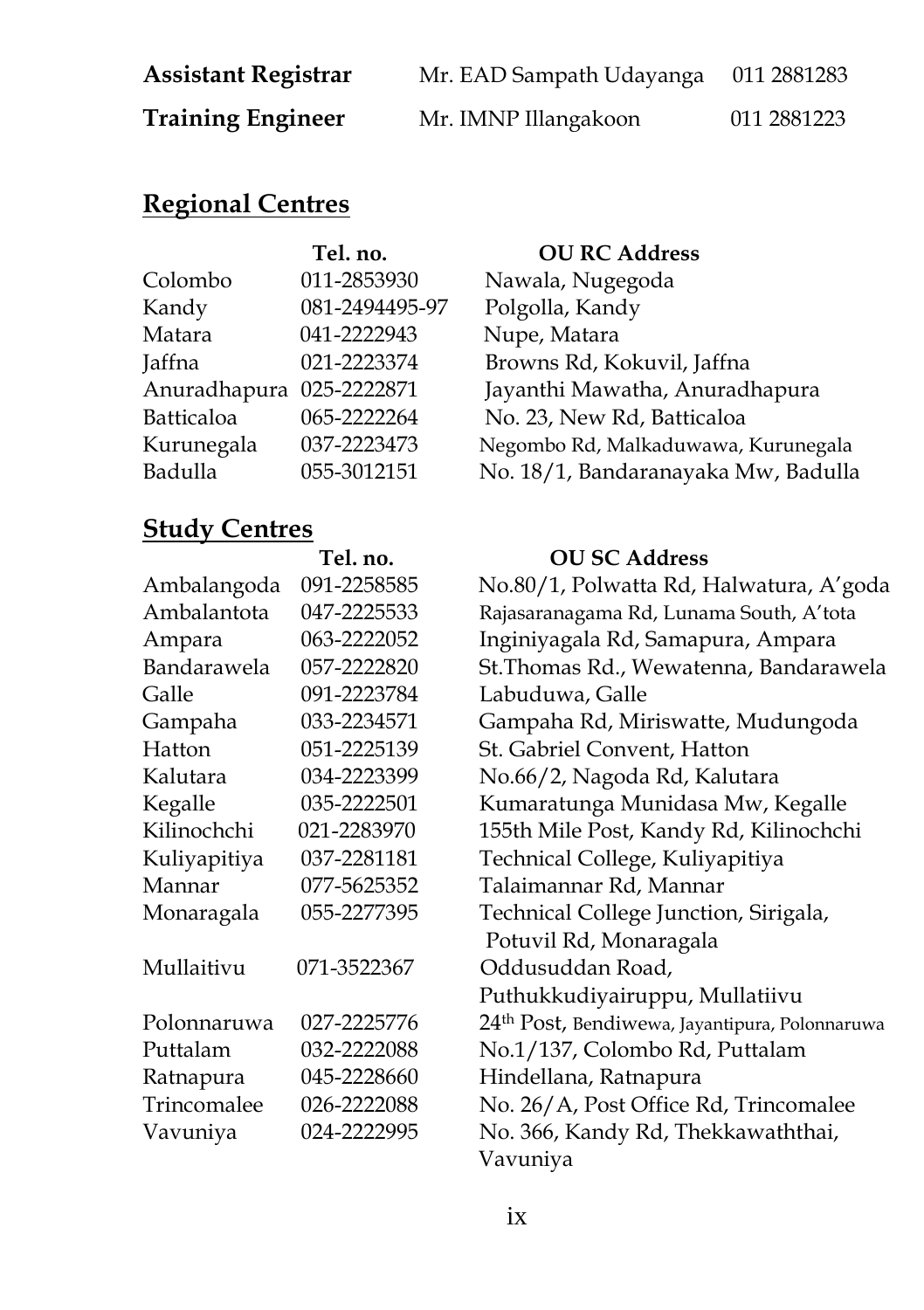### **Important Days to Remember- 2017/2018**

| <b>ACTIVITY</b>                                                                                     | DATE                                                                             |
|-----------------------------------------------------------------------------------------------------|----------------------------------------------------------------------------------|
| Commencement of Academic<br><b>Activities</b>                                                       | 17th February 2018                                                               |
| Add/Drop Courses                                                                                    | 20 <sup>th</sup> March to 22 <sup>nd</sup> March 2018                            |
| Last Date for Drop Courses or<br><b>Study Programme</b><br>(Administrative Fee will be<br>Deducted) | 21st March 2018                                                                  |
| Last Date for Withdraw from<br>Courses (No Refund)                                                  | 21st April 2018                                                                  |
| CA - Test 1                                                                                         | 3rd May 2018 to 12th May 2018<br>(May Change)                                    |
| CA - Test 2                                                                                         | 28 <sup>th</sup> July 2018 to 05 <sup>th</sup> August 2018<br>(May Change)       |
| <b>OCAM</b> Due                                                                                     | 15th October 2018                                                                |
| <b>Final Examinations</b>                                                                           | From 06 <sup>th</sup> November 2018<br>(May Change. Check the Admission<br>Form) |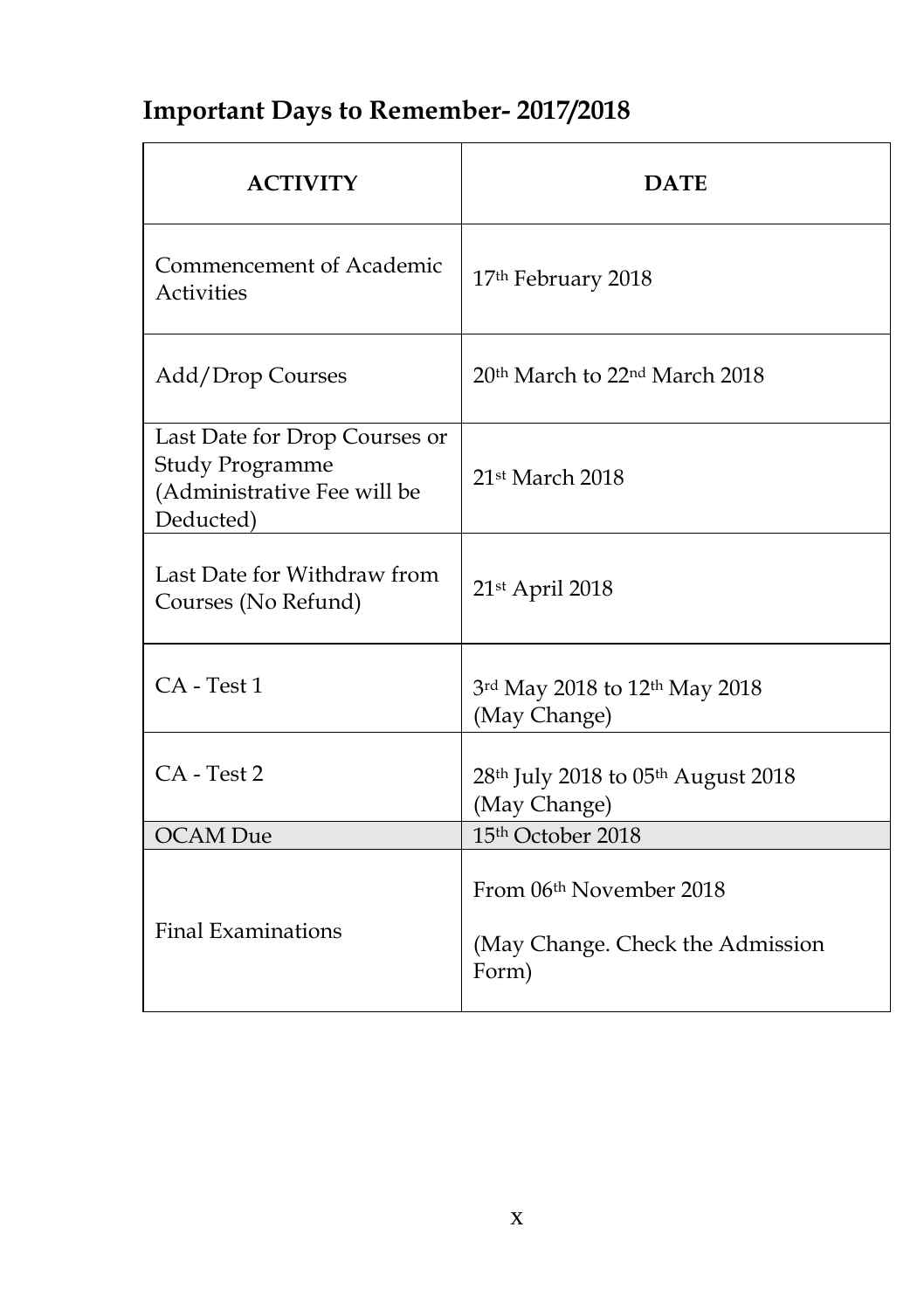|                      | Thaipongal Day                              |
|----------------------|---------------------------------------------|
|                      | Independence Day<br>$\bullet$               |
|                      | Sinhala and Tamil New Year Day<br>$\bullet$ |
| <b>OUSL Holidays</b> | Vesak Poya Day                              |
|                      | May Day<br>۰                                |
|                      | Holy Prophet's Birthday<br>$\bullet$        |
|                      | Christmas Day                               |

### **Important Dates of Industrial Training - 2017/2018**

### **Group 1**

|                              | <b>DATE</b>                   |                                 |  |
|------------------------------|-------------------------------|---------------------------------|--|
| <b>ACTIVITY</b>              | 15-week Training              | <b>30-week Training</b>         |  |
| Industrial Training starting | 15 <sup>th</sup> January 2018 |                                 |  |
| date                         |                               | 15 <sup>th</sup> January 2018   |  |
| Training completion form     | 21st May 2018                 | 3rd September 2018              |  |
| submission date              |                               |                                 |  |
| Training report and diary    |                               |                                 |  |
| submission due date          | 28 <sup>th</sup> May 2018     | 10 <sup>th</sup> September 2018 |  |

### **Group 2**

|                                                  | <b>DATE</b>                     |                               |
|--------------------------------------------------|---------------------------------|-------------------------------|
| <b>ACTIVITY</b>                                  | 15-week Training                | 30-week Training              |
| Industrial Training starting<br>date             | $21st$ May 2018                 | 21st May 2018                 |
| Training completion form<br>submission date      | 24 <sup>th</sup> September 2018 | 7 <sup>th</sup> January 2019  |
| Training report and diary<br>submission due date | 1 <sup>st</sup> October 2018    | 14 <sup>th</sup> January 2019 |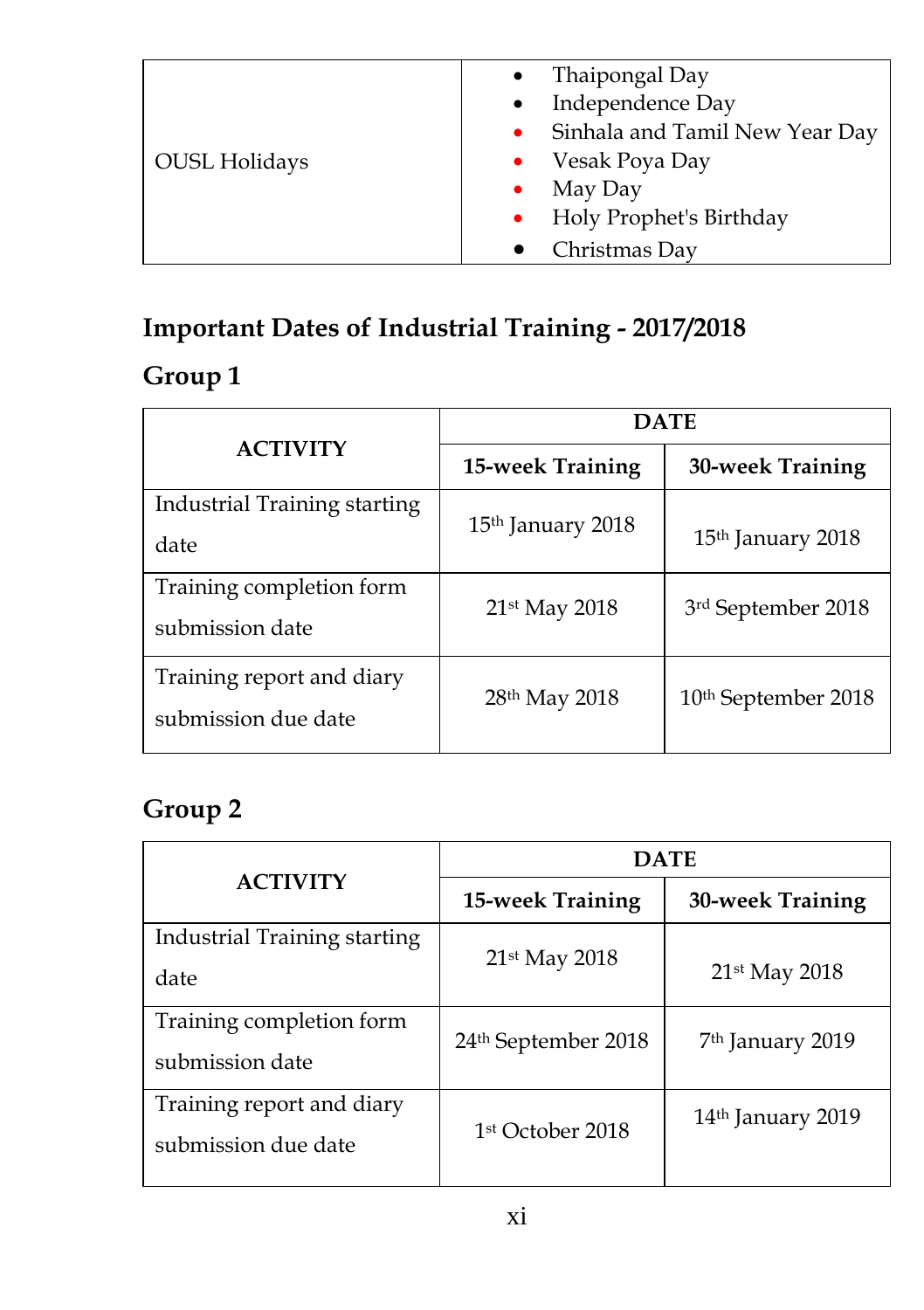#### **Activity Diary - CONTENTS**

| Abbrev.             | Department                              | Page            |
|---------------------|-----------------------------------------|-----------------|
| AG                  | Agricultural & Plantation Engineering   | $1 - 19$        |
| $\overline{\rm CV}$ | Civil Engineering                       | $19 - 44$       |
| EE                  | Electrical & Computer Engineering       | <b>44 - 123</b> |
| LL                  | Legal Studies                           | 123 - 124       |
| DM                  | Mechanical Engineering                  | 124-162         |
| <b>MH</b>           | Mathematics & Philosophy of Engineering | 163-169         |
| <b>TA</b>           | <b>Textile and Apparel Technology</b>   | 169-221         |
|                     |                                         |                 |

For all other information please refer the OUSL website: www.ou.ac.lk/home/index.php/ousl/faculties-institutes/engineeringtechnology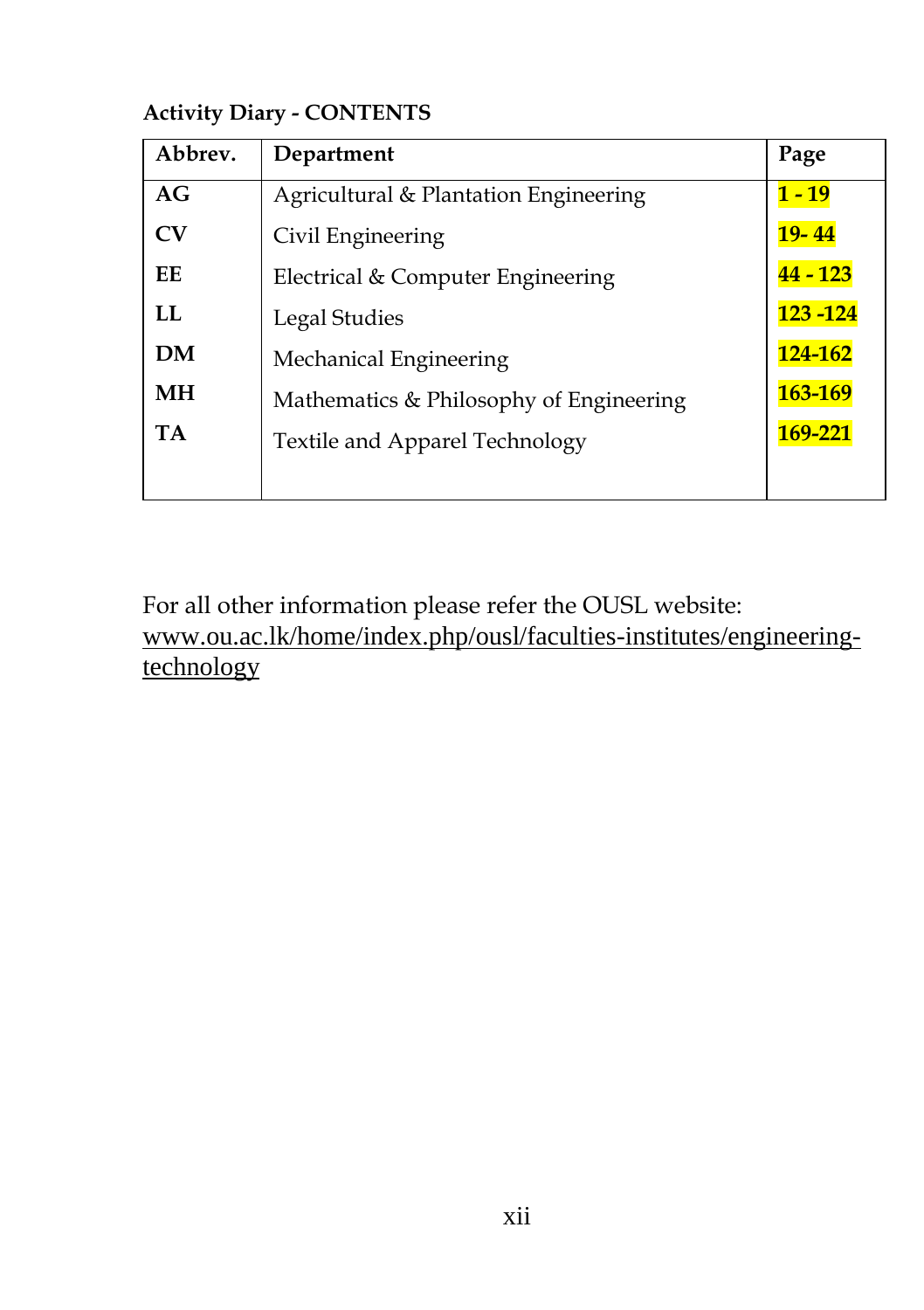### **StART@OUSL Programme**

As you are aware two courses from the StART@OUSL are compulsory for Faculty of Engineering students:

#### **English for General Academic Purposes (EGAP) – LSE3410**

This course will be conducted at the Regional Centres only. Students will be informed of their relevant group numbers by the Department of Language Studies, immediately after the registration.

| Session 1                 | $11/03:0900-1200$     | Session 10 | 22/04:0900-1200       |
|---------------------------|-----------------------|------------|-----------------------|
| Session 2                 | $11/03:1300-1600$     | Session 11 | $06/05:0900-1200$     |
| Session 3                 | $18/03:0900-1200$     | Session 12 | $06/05:1300-1600$     |
| Session 4                 | $18/03:1300-1600$     | Session 13 | $13/05:0900-1200$     |
| Session 5                 | 25/03:0900-1200       | Session 14 | $20/05:0900-1200$     |
| Session 6                 | $25/03:1300-1600$     | Session 15 | $20/05:1300-1600$     |
| Session 7                 | $01/04:0900-1200$     | Session 16 | 27/05:0900-1200       |
| Session 8                 | $01/04:1300-1600$     | Session 17 | $27/05:1300-1600$     |
| Session 9                 | 08/04:0900-1600 CAT 1 | Session 18 | 03/06:0900-1200 CAT 2 |
| Final Exam 08/07:090-1200 |                       |            |                       |

EGAP Schedule

#### **Empowering for Independent Learning (EfIL) – EDE3010**

EfIL Course requires you to take part in a one-day workshop, at the Regional Centres only. The workshop will be held on two days, and you can choose the day that you wish to take part.

EfIL Schedule:

- $\bullet$  31/01/2018: 0900-1600
- 03/02/2018: 0900-1600
- $\bullet$  06/02/2018: 0900-1600
- 07/02/2018: 0900-1600